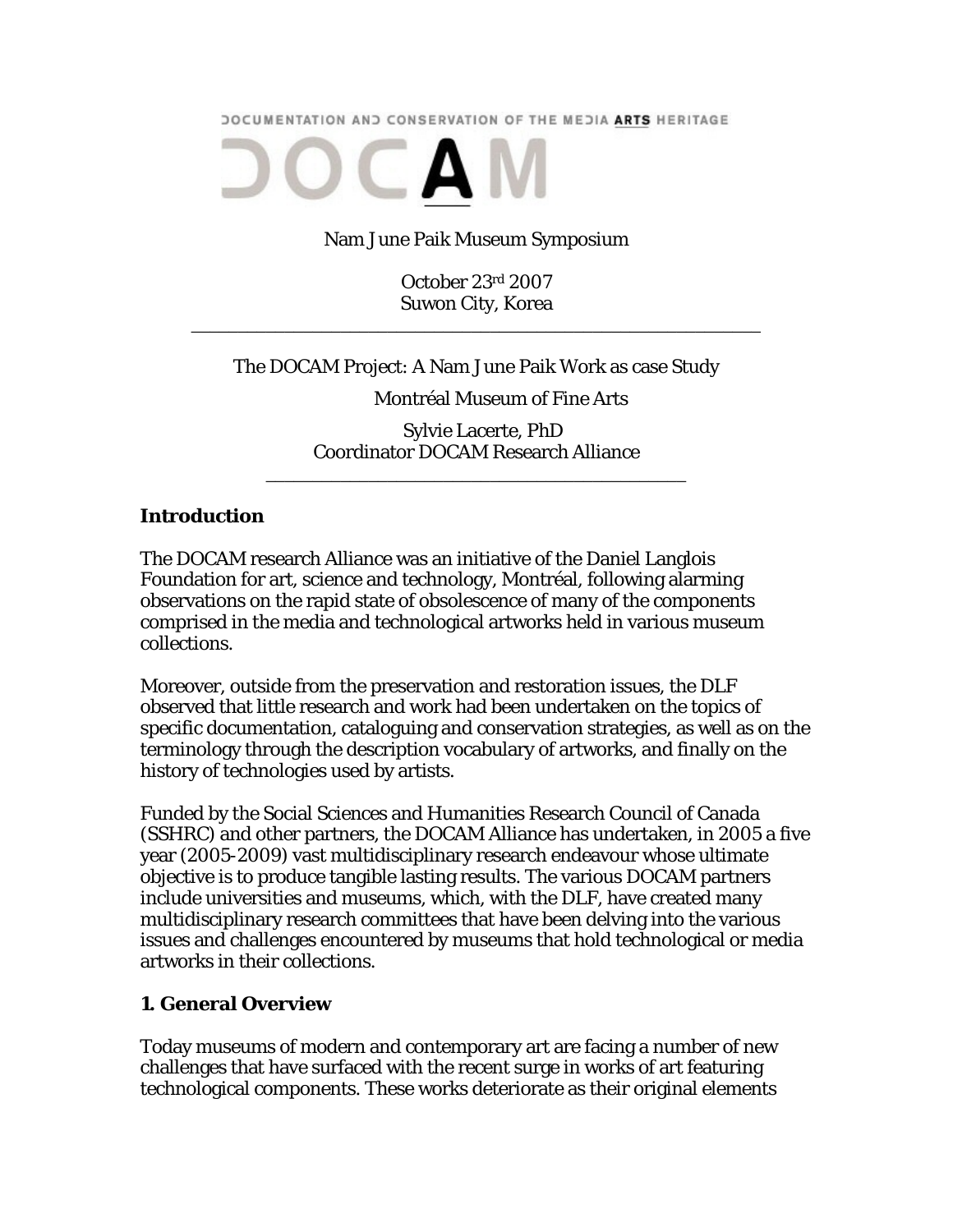break down, and the context of technological development too often eludes specialists and historians. Created during various eras, the works may be analog, digital, mechanical or electronic; they are also often multimedia and include materials that range from machines, software, electronic systems and analog or digital images to traditional (sculpted and pictorial elements) and non-traditional (industrial materials and techniques) mixed media. In fact, cultural institutions are grappling with two types of problems. On the one hand, they must create effective strategies to preserve past works of art featuring technological components. On the other hand, they must record, preserve and understand the technologies through which these works were assembled, with professional rigour as well as an in-depth comprehension of the historical context within which the technologies in question were developed. And these problems are not limited to contemporary art and museums. They are also found in the culture industries, public heritage institutions, and establishments of higher education that have amassed collections of teaching or research materials over the recent decades. This situation becomes much more perplexing when one realizes that curators, art historians and conservators have not been adequately trained to deal with the new problems surrounding the documentation and preservation of works featuring technological, electronic or digital components. Their education in this regard is insufficient, because only a handful of art history and conservation programs in Canada focus on this realm. Numerous research projects are being conducted in the archival management domain on the preservation of electronic documents, but very few such projects exist in the specific field of art history and art conservation. Standards and indeed terminology, through a descriptive vocabulary for such artistic works, are lacking and do not allow for precise and adequate documentation of these works. Historical documentation is generally rare and poorly preserved, and the Centre for Research and Documentation (CR+D) at the Daniel Langlois Foundation for Art, Science and Technology is one of the few places in the occidental world to document the field of electronic and digital art.

### **2. Cataloguing Structure**

A cataloguing structure for works with technological components is being developed in order to complement current museum collection management systems. Six case studies in cataloguing have been conducted so far, using works selected by the Conservation research committee including a sampling of works that include Janet Cardiff's *Conspiracy Theory* (2002), *Sleepers* (1992) by Bill Viola, *Dervish* (1993-1995) by Gary Hill and *Battements et Papillons* (2006) by Montréal artist Jean-Pierre Gauthier, housed in the collection of the Musée d'art contemporain de Montréal. The remaining case studies have been undertaken from the Montréal Museum of Fine Arts' collection. They are: *In your Dreams* by Montreal artist Gisele Amantea (1994) and *Royal Canadian Mounted Police* by Nam June Paik (1989). In addition, these case studies were undertaken at the same time as the Multi Mimsy database was being migrated to a newer version in each museum. This process allowed the researchers and their assistants to create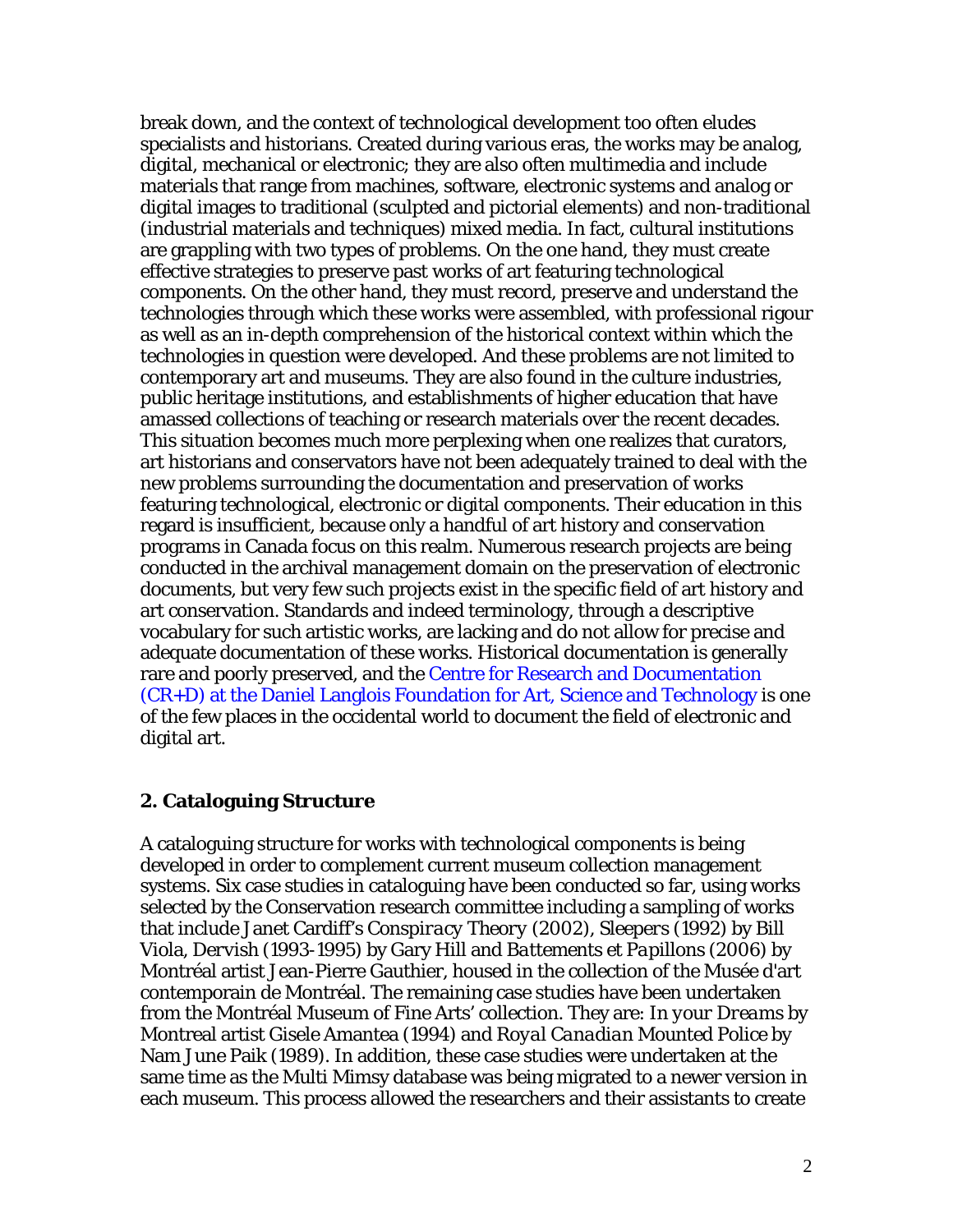new entries into the database, which did not exist before they undertook the work on the case studies and the migration.

# **3. Nam June Paik's** *Royal Canadian Mounted Police* **(1989)**

More specifically, the work by Paik, which had been acquired through a donation in 1990 by the MMFA, had never been shown to the public, due to a component's malfunction. Hence, the DOCAM case study allowed the MMFA to undertake a major documentation process of the artwork, starting with its retrieval from its casing in which it had been ''sleeping" (stored) ever since its acquisition. Photographs of each step of the case study were taken and added into the database. Components and pieces of the artwork were identified, described, as well as their malfunctions, photographed and added into the MM database. Technologist and multimedia artist, Matthew Biederman was consulted and gave a diagnosis of the malfunctions and a prognosis for the solutions to be undertaken to enable an eventual display of the artwork in an exhibition. Biederman even repaired some of the components; the artwork is now working but could not withstand a long exhibition period unless some of the pieces were replaced.1 The main problem with the obsolescence of the components is that most of them are not accessible on the market anymore. The next step would be to get in contact with the Paik Estate of course, if the final diagnosis prescribed for a migration of some of the artwork's elements. The Museum could not undertake any such work without the Paik Estate's approval. Finally, once all case studies are completed a cataloguing manual or a *Best Practices Guide* for technological or media artworks will be produced, by DOCAM and offered to the museum community.

### **Summary of the case study**

This paper is a summary of the case study that took place at the Montréal Museum of Fine Arts for the Cataloguing Structure Committee of the DOCAM research Alliance. The Nam June Paik case study was realised from May 2007 until the middle of October within the Archives department of the Museum. The research was conducted by Natalie Vanier, cataloguer and Danièle Archambault, registrar and archivist at the Museum, as well as by Émilie Boudrias, research assistant for DOCAM, in collaboration with Dina Vescio.

### **Objectives of the case study**

Firstly, it was important for the Committee to develop a cataloguing structure for artworks containing technological components, and for the long term to build a *Best practices guide* that will ultimately be destined to all museums that hold such works in their collections.

 $\frac{1}{1}$ <sup>1</sup> As a result of the DOCAM case study, *Royal Canadian Mounted Police* is was re-exhibited in the contemporary art galleries of the MMFA, from November  $1<sup>st</sup>$  until December  $9<sup>th</sup>$  2007.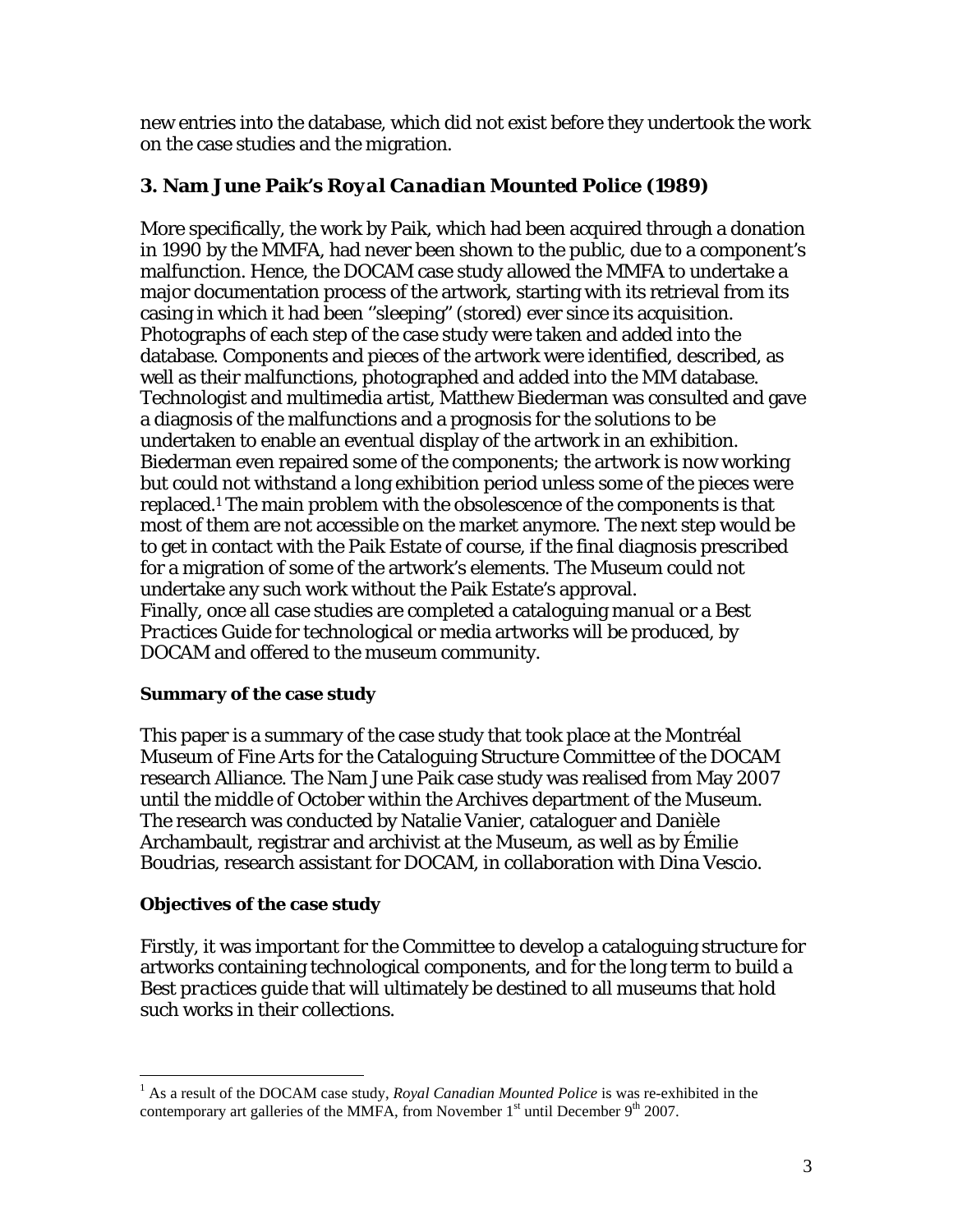The Paik case study was chosen for the cataloguing issues it raised. The research team wanted to define and describe the technological components and devices of the artwork, as well as detail its historiography thus facilitating its installation for future re-exhibitions. The Committee also wished to use, during its analysis, its usual cataloguing management tool, such as the MIMSY XG database..

# **Historiography**

In 1990, the Museum received as a donation from Esperanza and Mark Schwartz Nam June Paik's *Royal Canadian Mounted Police*, a video installation created in 1989. The artwork was installed one time only at the Museum, at the time of its acquisition, and was not accessible to the visitors.

The work is composed of 10 television and radio sets, of an older style, mounted together so as to give the form of cavalier's silhouette. This figure is sitting on a wooden horse and is wearing a hat that reminds us of the official Stetson worn by the Royal Canadian Mounted Police. Yellow stripes were painted by the artist on the sides if the piece so as to convey the trousers of the RCMP officers. We may also read words in Korean, French, English and Spanish, among which "dream" and "hope".

Paik inserted 11 color CRT (Cathode Ray Television) monitors into the old looking TV and radio sets. These CRT's all transmit images from the same video source, a videodisk containing pictures such as carousel, RCMP officers, the Canadian Flag, while using the aesthetics of the sound produced by the monitors.

### **Issues at hand**

The issues raised by this artwork lie in its limited documentation and the short life expectancy of the monitors. The research team did not have precise details concerning its exhibition conditions, nor concerning the strategies to adopt in case of the audiovisual material's obsolescence. For instance the TV monitors in the artwork are dated between the years 1986 to 1989. Even if they are all working we can suppose that some of the components will become obsolete within a few years.

For this case study, the research team had the idea to draw a very detailed portrait of the actual state of the work. And if the artwork must change within the next few years, the Museum will hold all the details on its health state at a precise date.

#### **Steps undertaken for the artwork's case study**

Thus the team embarked on the case study in producing a report on its wrapping, adding details on each piece and component of the work. The equipment and components were divided into different categories, inspired by the typological grid created by DOCAM's Conservation Committee, noting for instance that a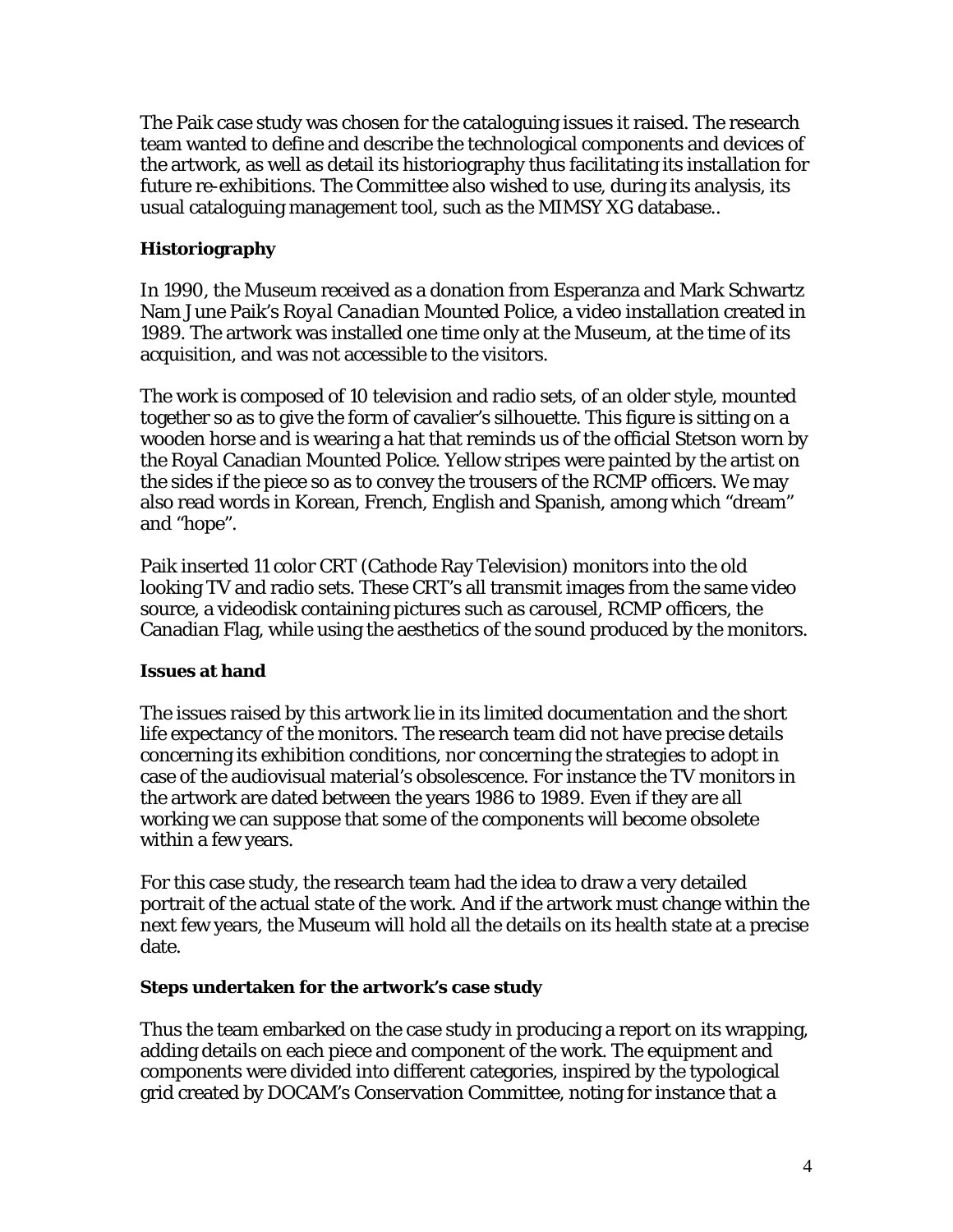component could be of commercial make, visible to the viewer or if it was modified by the artist. The components and devices were detailed according to their technical aspects as well as according to the changes that may have occurred in the artwork through the years. Each element has been described, photographed and measured. For each TV set/monitor, the name of the maker, the date of manufacturing, the model's number as well as its serial number, were documented. The various migrations of the video sources were also documented.

Once all the data had been collected, the information was treated and organised so it could be found easily in the database. This means that the pertinent fields (or categories) had to be determined in order to include the data, so they would remain coherent within the rest of the collection. When the fields were not available for the description of certain elements, the research team used the field "comment" in order to insert more of their associated data and metadata. It is in these "comment" fields that the artworks' components were detailed, as well as their actual and past states. It also explored sections of the software that had not been used until the case study, by the museum professionals, particularly fields related to the work's history of deterioration. It allowed for the description of the problems encountered when the piece was first mounted after its acquisition.

The installation of the artwork was thus realised for the case study with the Museum's audio visual's technicians. This exercise permitted to draw up a detailed protocol, which included photographs and diagrams, for the future installation of RCMP. This step also gave the team the opportunity to observe the actual state of the monitors, as well as some of the screening problems, and to further identify and document these elements.

Matthew Biederman, an artist and technologist and a DOCAM RA as well, made the adjustments that allowed the remedial of the image's synchronization problems noticed in two of the monitors. It goes without saying that Biederman's actions were well documented. MB also made recommendations concerning the conservation and preservation methods for the artwork, in order to maintain as long a lifespan for the monitors. He suggested to add a « power conditioner » that would allow to convey to the piece a well regulated current to the CRT monitor, as well as replace the 6 "power supplies" used for certain monitors by a better quality AC to DC transformer. Biederman gave some advice on the measures to adopt in order maximize the calibrating of the monitors thus giving a better image quality for future exhibitions. The art conservation department at the Museum will examine these recommendations, shortly. The Museum has also been in contact with Paik's Estate to find out if it holds any archival material on this artwork. Of course, the Museum will also contact the Estate to ask for its authorization, in order to undertake any restoration and conservation actions and endeavours.